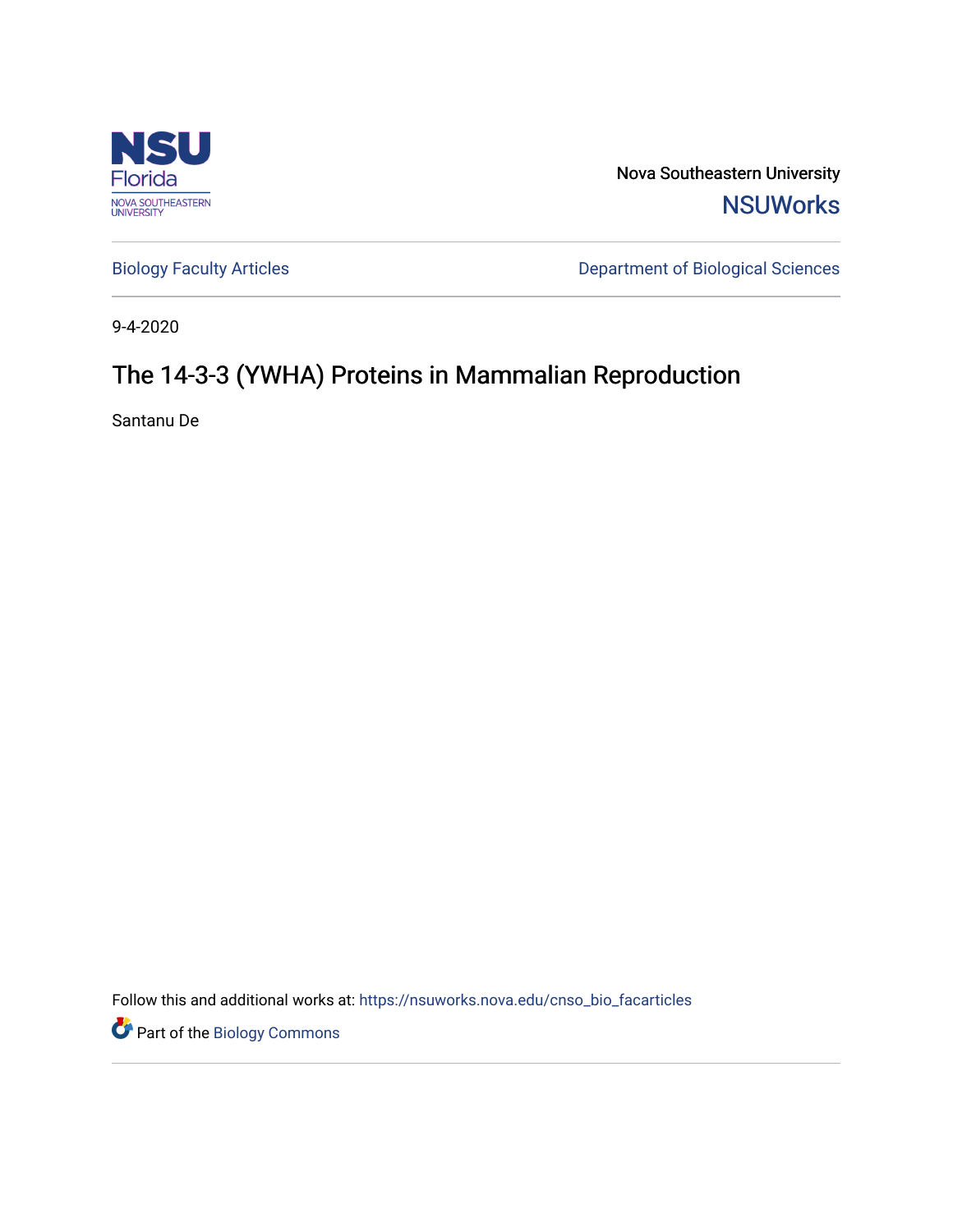

# **The 14-3-3 (YWHA) Proteinsin Mammalian Reproduction**



Santanu De

Department of Biological Sciences, Halmos College of Arts and Sciences, Nova Southeastern University, 3301 College Avenue, Fort Lauderdale, Florida 33314, United States of America

Corresponding author email: sde@nova.edu

Received: 09 June 2020 / Revised: 20 August 2020 / Accepted: 23 August 2020 / Published: 04 September 2020

# **A B S T R A C T**

The 14-3-3 (YWHA or Tyrosine 3-Monooxygenase/Tryptophan 5-Monooxygenase Activation protein) is an acidic and homologous protein family involved in regulation of key biological events including cell cycle, signal transduction and development. They are highly conserved and are expressed ubiquitously across a wide variety of species ranging from plants to animals. Seven isoforms of 14-3-3 exist in mammals, which are encoded by separate genes, have tissue-specific, developmental stage-specific as well as isoform-specific presence and consequences. It is known that these proteins play significant roles in mitosis of mammalian cells and meiosis of amphibians. However, their effects on development and functioning of mammalian gonads and germ cells are not entirely delineated. This paper, for the first time, provides a comprehensive review of the comparative expression, localization/distribution, binding interactions, and importance of the 14-3-3 proteins in gametogenesis and reproduction among multiple female and male mammalian species. Thorough understanding of these proteins in oogenesis and spermatogenesis would help elucidate the physiological basis of fertility in mammals, including humans.

**Keywords:** 14-3-3 proteins, 14-3-3 isoforms, YWHA, mammalian reproduction, gametogenesis.

#### $\mathbf{1}$ **Introduction**

# **1.1 Discovery, Nomenclature, Structure, and Properties of 14-3-3**

The 14-3-3 (YWHA or Tyrosine 3- Monooxygenase/Tryptophan 5-Monooxygenase Activation proteins) are a family of acidic and conserved proteins expressed in numerous cells and tissues of most eukaryotic organisms, including mammals [1]. Originally, a systematic categorization of proteins in the brain detected them. The term '14-3-3' denoted the elution fraction containing these proteins following DEAE-cellulose chromatography and the position of their migration upon starch gel electrophoresis. These proteins govern critical cellular and physiological processes like transcription, signal transduction, metabolism, stress responses, malignant transformation, protein trafficking, cell cycle control, and embryonic development. Biochemical and

proteomic techniques have identified as many as more than 200 proteins which can possibly interact with 14-3-3 [2], indicating 14-3-3 as a general biochemical regulator. These regulatory proteins can modify the activity(ies) of interactor(s), alter the connections of the binding partners with other factors, stabilize phosphorylation of proteins, and/or change the distribution of the binding partners in cells. They form homo- or hetero-dimers, and the monomeric molecular mass is about 30 kDa [3].

# **1.2 Isoforms of 14-3-3**

Separate genes encode the homologous proteins within the 14-3-3 family. Varied number and type(s) of 14-3-3 isoforms have been detected in different species, for example, bull, hamster, Xenopus, horseshoe crab, monkey, rat, turkey, Drosophila, and mouse [4-7]. In mammals, seven 14-3-3 isoforms have been discovered which are named beta, gamma,



[Copyright](https://www.aijr.in/about/policies/copyright/) © 2020. The Author(s). Published by AIJR Publisher.

This is an open access article under [Creative Commons Attribution-NonCommercial 4.0 International](https://creativecommons.org/licenses/by-nc/4.0/) (CC BY-NC 4.0) license, which permits any non-commercial use, distribution, adaptation, and reproduction in any medium, as long as the original work is properly cited.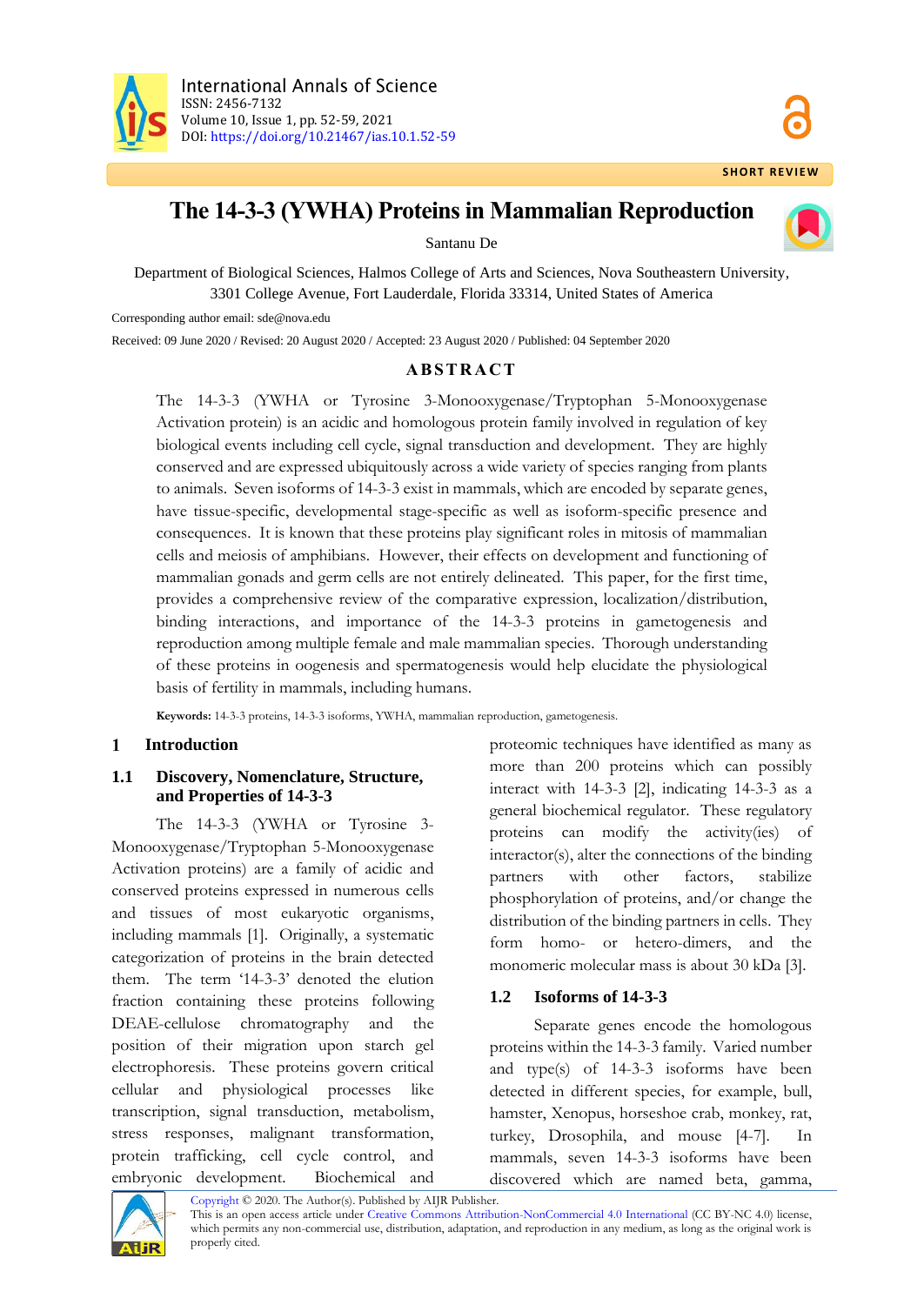epsilon, eta, zeta, tau/theta and sigma based on their elution positions upon performing high performance liquid chromatography (HPLC) [8]. Phosphorylated beta and gamma isoforms were noted initially as alpha and delta, respectively [9]. A great degree of conservation exists among 14- 3-3 isoforms from yeast to mammals, suggesting conservation in functional role(s) of the proteins as well. Individual isoforms of 14-3-3 can interact with the same ligand and therefore, may be interchangeable. Nevertheless, while more than one 14-3-3 isoform often associate with the same partner, varied types of homodimers or even heterodimers of 14-3-3 may differ in the way they regulate or sequester other proteins [10].

# **1.3 Binding Motifs and Interactions of 14-3-3**

The 14-3-3s interact with a plethora of binding partners to coordinate a diverse range of cellular processes including metabolism, cytoskeleton rearrangements, apoptosis, cell cycle progression, protein trafficking, and transcriptional control of gene expression [11]. Dimerization of 14-3-3 proteins is significant, and their regulatory functions are impaired by point mutations disrupting dimers of 14-3-3 [12]. The role of these proteins in meiosis within mammals is not yet well defined, though they are known to be important for meiosis in amphibians and mitosis in mammalian cells. Through mechanisms involving phosphorylation, the 14- 3-3 proteins can bind to multiple signaling molecules. Proteins 14-3-3 supplement or complement cellular processes centering around protein-protein interaction or phosphorylationdependent switching [13]. Among 14-3-3 binding proteins are ones possessing phosphorthreonine and phospho-serine amino acid residues with RSXpSXP or X(Y/F)XpSXP motifs [14]. Majority of 14-3-3-interactors exist in phosphorylated state; nonetheless, phosphorylation-dependent sites with marked difference compared to these motifs occur, and certain 14-3-3-interactions do not depend on phosphorylation [10]. Binding of 14-3-3 can have multifaceted cellular effects, which would depend on the ligand's nature. Changes in the patterns of interaction may result from altered

phosphorylation status of the 14-3-3-interacting motif on the binding protein. For example, 14- 3-3-binding may be released by dephosphorylation of serine residue in a target protein, while phosphorylation of serine could foster the interaction.

#### **Proteins 14-3-3 in Mammalian**   $\mathcal{D}$ **Reproduction – Female**

# **2.1 The 14-3-3 in Ovaries**

During each stage of ovarian folliculogenesis in the mouse, several of the mammalian 14-3-3 isoforms are expressed with isoform-specific differences and similarities in relative distribution as well as intensities [5, 15- 18]. Cells lining the antrum of Graafian follicles and granulosa cells of atretic follicles seem to contain all 14-3-3 isoforms to a greater extent. Certain isoforms of 14-3-3 within ovarian cells vary in their distribution among the stages of ovarian follicular development; for instance, some isoforms, but not others, are expressed in peripheral mural granulosa cells [5].

Proteins 14-3-3 can be utilized as novel markers for gynecological malignancies' screening and early diagnosis, and can be targeted specifically to treat cancers [19]. The 14-3-3 sigma/stratifin isoform is inactivated by aberration in DNA methylation, which may influence the pathogenesis of epithelial ovarian cancer in humans [20]. A potential prognostic biomarker for ovarian cancer is overexpression of 14-3-3 zeta, inhibition of which could likely be harnessed as a therapeutic strategy to augment cisplatin's antitumor activity [21]. With continuing investigations on the effect(s) of 14- 3-3 in ovarian cancer, ovarian development, and oogenesis, it will be meaningful to unravel which 14-3-3 isoform(s) is/are present and/or abundantly expressed in somatic cells as well as germ cells of the ovary.

# **2.2 The 14-3-3 in Oogenesis and Oocyte Maturation**

In bovine germinal vesicle (GV)-stage oocyte and cumulus cells, differential detergent fractionation multidimensional protein identification technology (DDF-Mud PIT) has detected 811 and 1247 proteins, respectively,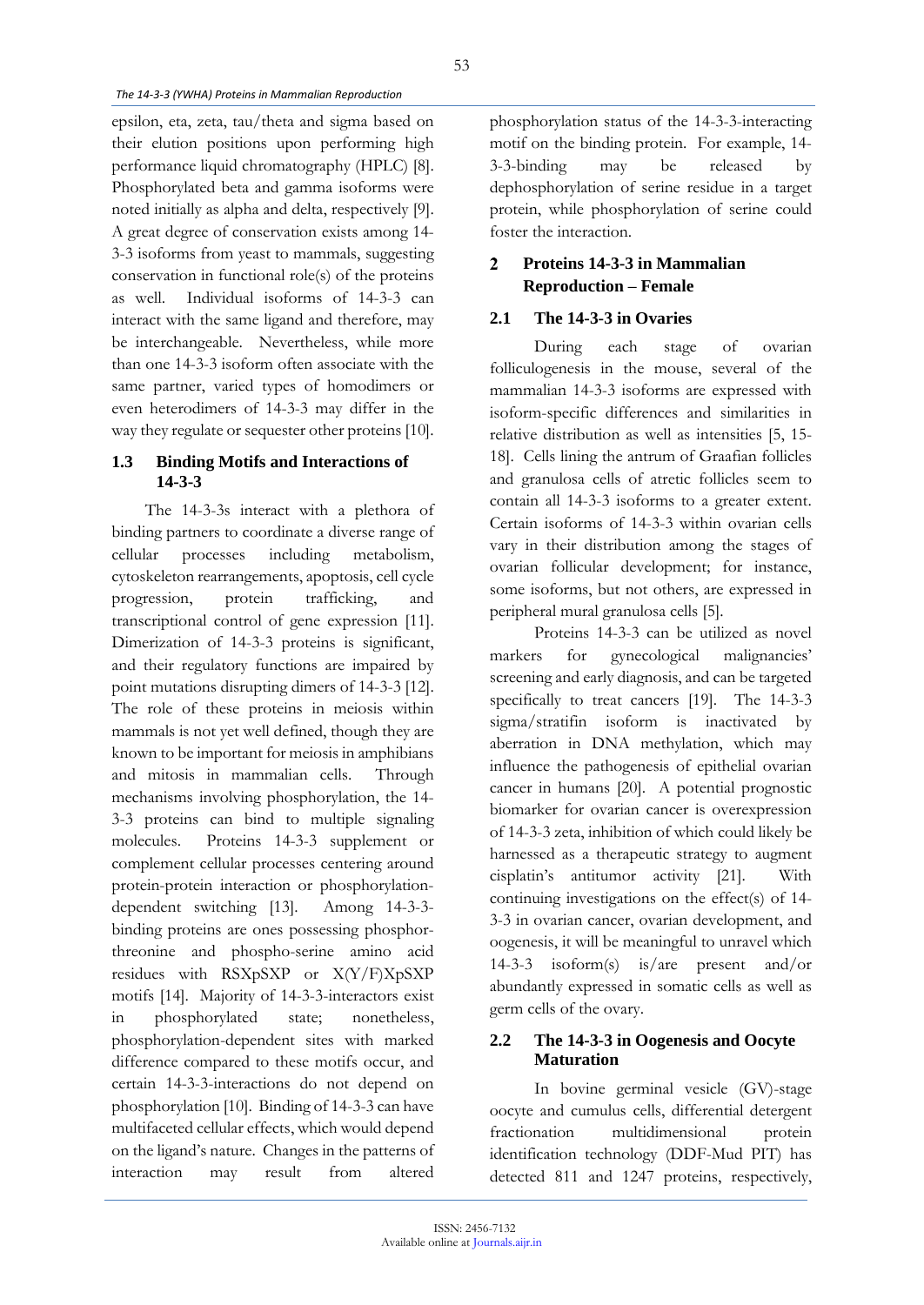with differing expression of 371 proteins between the two cell types [22]. Compared to oocytes with intact GV, higher levels of expression of proteins related to cellular transport, cell communication, and production of energy and precursor metabolites in cumulus cells were shown in cumulus cells by systems biology modeling that involved canonical genetic pathway analysis and Gene Ontology. This indicated a probable dependence of oocytes on cumulus cells for specific cell signaling mechanisms to modulate their development, growth, and maturation. Reportedly, this was the foremost comprehensive systems biology modeling of bovine oocyte- and cumulus cellproteomes, providing a foundation for physiology and cell signaling in GV oocyte development, and comparative molecular analyses of development of oocytes in other stages.

Peptidylarginine deiminase type VI (PADI6) is a prominent interactor of 14-3-3. Phosphorylation-dependent binding between PADI6 and 14-3-3 follows oocyte maturation in the mouse [23]. Interaction of 14-3-3 with protein phosphatase 2A (PP2A) regulates activity and stability of cell division cycle (CDC) proteins, CDC25A and CDC25B in particular [24].

In oocytes, the arrest at prophase I is controlled by cytoplasmic cyclic Adenosine Monophosphate (cAMP) concentration [25]. The ovarian follicular environment maintains the meiosis I arrest. High levels of cAMP in the oocyte keeps protein kinase A (PKA) active. Action of the constitutively active G-proteincoupled receptor, GPR3 enhances oocyte cytoplasmic cAMP level [26]. A reduction in oocyte cAMP concentration is triggered by the preovulatory surge of luteinizing hormone, acting on ovarian granulosa cells [27]. As a result of decreased cAMP level (and thus, a decrease in PKA activity), CDC25B phosphatase is dephosphorylated and activated, causing dephosphorylation of cyclin-dependent kinase 1 (CDK1) within maturation promoting factor (MPF), removing the prophase I arrest of the oocyte. CDC25B in the phosphorylated, inactive form is attached to and sequestered by 14-3-3 in Xenopus oocyte cytoplasm, which prevents premature germinal vesicle breakdown (GVBD) and oocyte maturation [28]. Within mammalian oocytes, 14-3-3 binds to and sequesters CDC25B in the cytoplasm, inhibiting its dephosphorylation and translocation into the nucleus, thereby arresting the oocyte at meiosis prophase 1 [29]. This is schematically presented in figure 1 [15].



**Figure 1:** *Schema of proteins critical to prophase I arrest of oocyte (left) and release from the arrest (right) [15]. Mitosis Promoting Factor (MPF), comprising Cyclin B (CYB) and Cyclin-Dependent Kinase 1 (CDK1), is inactive during the arrest, owing to phosphorylation of CDK1 (-P). CDC25B phosphatase is phosphorylated (by PKA or possibly some other kinase that depends on PKA), thereby binding to 14-3-3 and becoming inactivated. Pre-ovulatory surge in luteinizing hormone or removal of the oocyte from ovary decreases intracellular cAMP concentration, dephosphorylating CDC25B (potentially by protein phosphatase 1/ PP1), thus being detached from 14-3-3. The activated CDC25B dephosphorylates CDK1. Thus, MPF is activated and the meiotic arrest of the oocyte is released. Studies of frog oocyte maturation, in part, form the basis of this model.*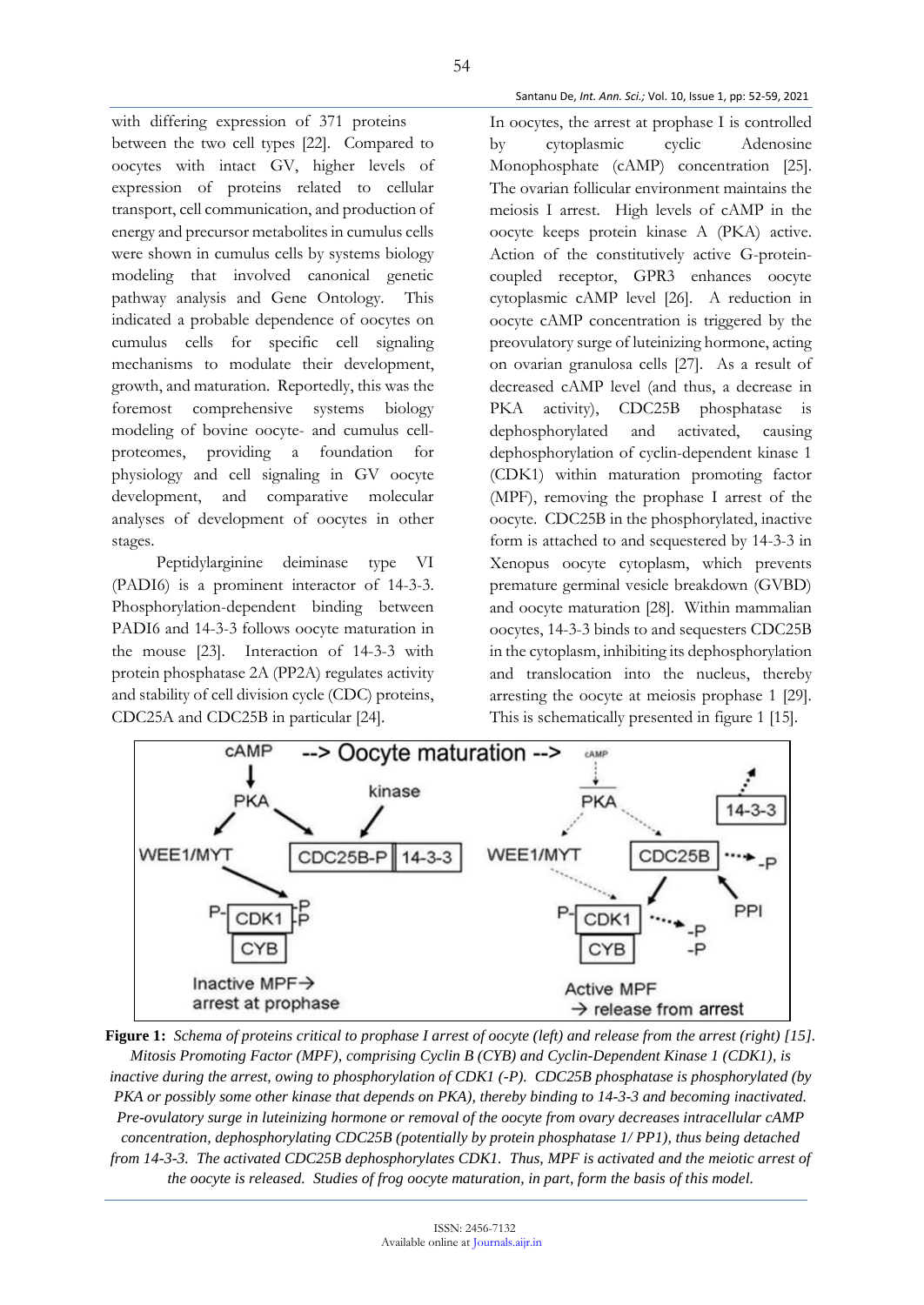*The 14-3-3 (YWHA) Proteins in Mammalian Reproduction*



**Figure 2:** *Schema of Duolink in situ Proximity Ligation Assay (PLA) to identify binding between two proteins [15]. The method, presented here, can detect the sites where 14-3-3 proteins interact with phosphatase CDC25B, utilizing primary antibodies generated in two individual species. Secondary antibodies were conjugated with unique oligonucleotide chains (PLA probes), targeting the primary antibodies. Enzymatic ligation joins the DNA strands if the PLA probes are within the critical distance (<40 nm). By rolling circle amplification, the circular DNA molecule is amplified. A fluorescent probe is applied to hybridize with the amplified DNA, revealing the protein-protein interaction in situ. (Courtesy: Olink Bioscience).*

CDC25B, among the three isoforms of CDC25 (A, B, and C), is targeted for phosphorylation by PKA in fertilized eggs of the mouse [30]. Infertility was noted in female mice deficient in CDC25B isoform, apparently without any other defects [31]. Phosphorylation of CDC25B by PKA permits interaction at Ser321 of CDC25B with 14-3-3 [29]. According to other researchers, 14-3-3 epsilon binding with Ser321 of CDC25B is needed to control resumption of meiosis in mouse oocytes [32]. Application of Duolink in situ Proximity Ligation Assay (figure 2, [15]); figure courtesy: Olink Bioscience] identified interactions of all 14-3-3 isoforms with CDC25B to varying extents in cytoplasm and nucleus of mouse oocytes as well as eggs [6, 33-37].

Intracytoplasmic microinjection of mouse oocytes with the synthetic 14-3-3blocking peptide R18 or with translationblocking 14-3-3 isoform-specific morpholino oligonucleotides (figure 3; [15]) suggested that all 14-3-3 isoforms interact with CDC25B in those cells, compared to which the binding is reduced in fertilizable eggs for all isoforms [6, 33-37].

All 14-3-3 isoforms are expressed in mouse oocytes and eggs, characterized by isoform-specific differences as well as similarities in relative distribution and amounts of expression [5]. In mouse eggs, 14-3-3 eta accumulates at the meiotic spindle region, where it was observed to colocalize and interact with alpha-tubulin [38-40]. More recent works, however, demonstrated that while message for multiple isoforms of 14-3-3 are transcribed in mouse oocytes as well as eggs, 14- 3-3 eta and 14-3-3 epsilon are not necessary for mouse oocyte maturation, fertilization and early embryonic development [6].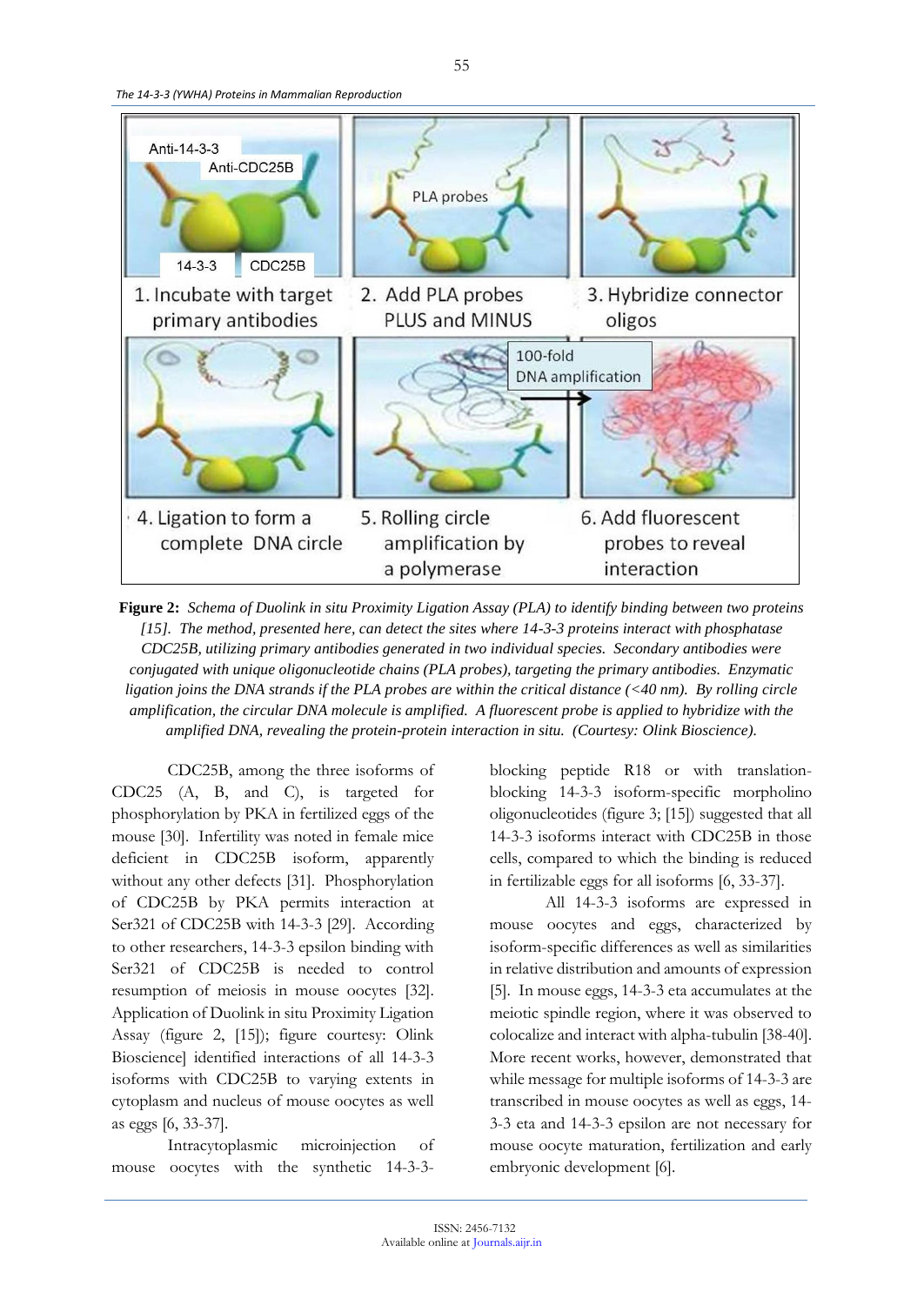

**Figure 3:** *Schema of competitive blocking of CDC25B interaction with all 14-3-3 isoforms with synthetic peptide R18 (A), or with protein synthesis inhibitors like 14-3-3 isoform-specific morpholino oligos to stop ribosomal initiation complex from progressing to the translation start site (B), achieved by a set-up for their microinjection into mouse oocyte cytoplasm (C). Dissociation of CDC25B from 14-3-3 (in A) would reduce stability of its phosphorylated state, allowing oocyte maturation by germinal vesicle breakdown (GVBD) [15]*.

#### 3 **Proteins 14-3-3 in Mammalian Reproduction – Male**

### **3.1 The 14-3-3 in Testes**

In the testis, mitotic stem cells (spermatogonia) enter meiosis and lead to the formation of mature spermatozoa. The 14-3-3 proteins are thought to be crucial regulators within the testis. Testicular germ cells and Sertoli cells have been shown to express the 14-3-3 theta isoform [41]. Apoptosis of rat testicular germ cells, induced by experimental varicocele, is controlled by 14-3-3 epsilon which regulates Bax and Bcl-2 expression in vitro [42]. An endogenous complex of 14-3-3 with B-raf (rapidly accelerated fibrosarcoma; a kinase) and Rap1 (Ras-proximate-1 or Ras-related protein 1; a small GTPase) was identified in mouse testis

whereby it was thought to have an important regulatory role in spermiogenesis [43]. Spermiogenesis is impaired in transgenic mice expressing dominant negative Rap1 mutant [44]. The place of 14-3-3 in the pathway, however, remains to be uncovered.

Despite several proteomic studies on 14- 3-3-binding proteins in somatic cells, the 14-3-3 interactors in mouse testis were not known until recently. Using Tandem Affinity Purification of 14-3-3 zeta-bound protein complexes, mouse testis has been shown to contain as many as 135 binding partners of 14-3-3, including proteins involved in cell signaling, transcription, translation, splicing, metabolism and protein trafficking [45]. Eight of 71 novel 14-3-3-binding proteins were observed to be predominantly expressed in testis, viz. serine/threonine protein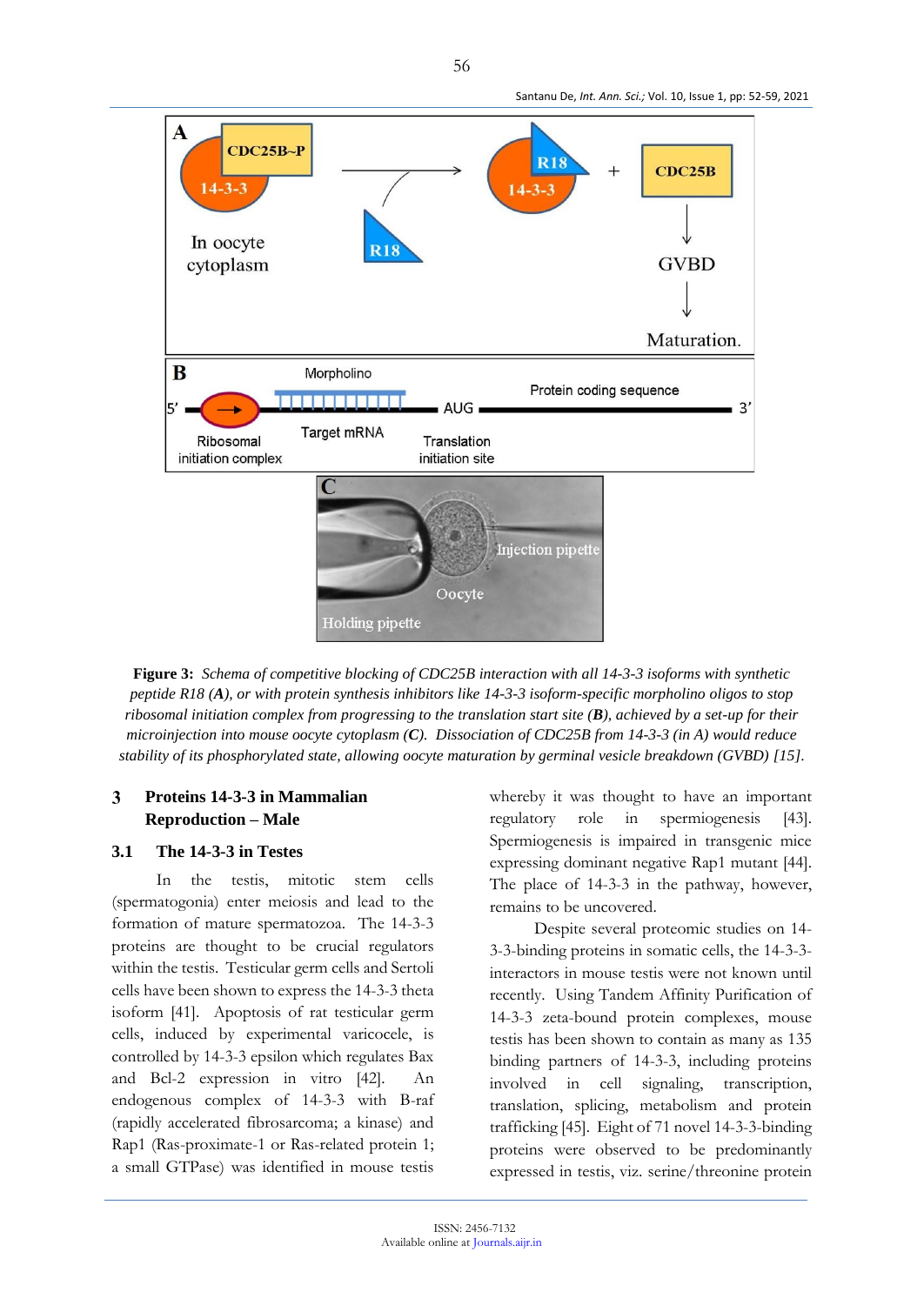phosphatase type 1 isoform gamma 2 (PP1 gamma 2 or PPP1CC2), spermatogenesis associated 18 (SPATA18), phosphoglycerate kinase-2 (PGK2), testis specific gene A-2 (TSGA-2), dead box polypeptide 4 (DDX4), piwi homolog 1, protein kinase NYD-SP25 and EAN57. Some of these proteins are indispensable for spermatogenesis, which indicates that their role in germ cell division and maturation may be dependent on their association with 14-3-3.

# **3.2 The 14-3-3 in Spermatogenesis and Sperm Function**

Protein 14-3-3 zeta binds to phosphorylated PP1 gamma 2 in bovine caudal epididymal spermatozoa and both appear to colocalize at the post-acrosomal region of head and principal piece [7]. This study also noted presence of 14-3-3 in spermatozoa of multifarious other species such as bull, hamster, horseshoe crab, monkey, rat, turkey, and *Xenopus*. Proteomic analysis of bovine sperm 14-3-3 interactome identified proteins critical in signaling and metabolism and suggested that in addition to potential regulation of a number of important sperm functions, 14-3-3 may act as an adaptor molecule for a subset of PP1 gamma 2 [46].

The multitude of 14-3-3-binding partners can be proteins influencing intracellular trafficking, cell-junction dynamics, and/or cell polarity, implicating the involvement of 14-3-3s and their interactors in germ cell movement and cell polarity [47]. For instance, during spermiogenesis and spermiation, Par6/Par3 based polarity complex potentially coordinates the processes of apical ectoplasmic specialization (ES) and blood testis barrier (BTB) restructuring which take place simultaneously at the opposing ends of adjacent Sertoli cells in the seminiferous epithelium [48].

Expression of 14-3-3 beta is required for normal spermatogenesis by binding with vimentin in Sertoli cells, while its expression in malignant transformed cells in intratubular germ cell neoplasia (IGCN) and classical seminoma may result in tumorigenesis and survival of cells [49]. The 14-3-3 proteins were found to be

expressed in cilia and sperm of diverse species, indicating conserved function in the motility machinery of various cells [50]. Interestingly, sperm from 14-3-3 epsilon knock-out mice exhibit reduced phosphorylation of the signal enzymes required for male fertility, PP1 gamma 2 and glycogen synthase kinase 3 (GSK3), indicating that 14-3-3 epsilon may be essential for signaling pathways responsible for sperm motility, spermatogenesis, and fertility [51, 52].

#### $\blacktriangleleft$ **Conclusions**

This paper encapsulates key research findings revealing the expression, distribution, interactions, and functional roles of the conserved, homologous, abundant, and ubiquitous family of 14-3-3 proteins underlying gametogenesis and reproductive development, compared among a gamut of mammalian species. Complex regulatory associations of these proteins with several binding partners exist, often in a phosphorylation-dependent manner, through 14-3-3 isoform-specific interactions and possible homo- or heterodimerization among the isoforms. The interchangeable and overlapping functions of 14-3-3 isoforms could be a limit our ability to determine the unique action(s) of each of them, and is recommended as a foundation for further research to provide deeper insights into the processes that govern normal fertility in mammals, including humans. The study will assist a better understanding of the molecular bases of male and female infertility and could potentially contribute to future development of novel contraceptives.

#### 5 **Declarations**

# **5.1 Acknowledgements**

The author would like to thank Dr. Douglas Kline, Dr. Srinivasan Vijayaraghavan, and Dr. Jennifer Marcinkiewicz, Kent State University, Ohio, USA for relevant help and guidance.

# **5.2 Competing Interests**

The author declares no conflict of interest in preparing or publishing this article.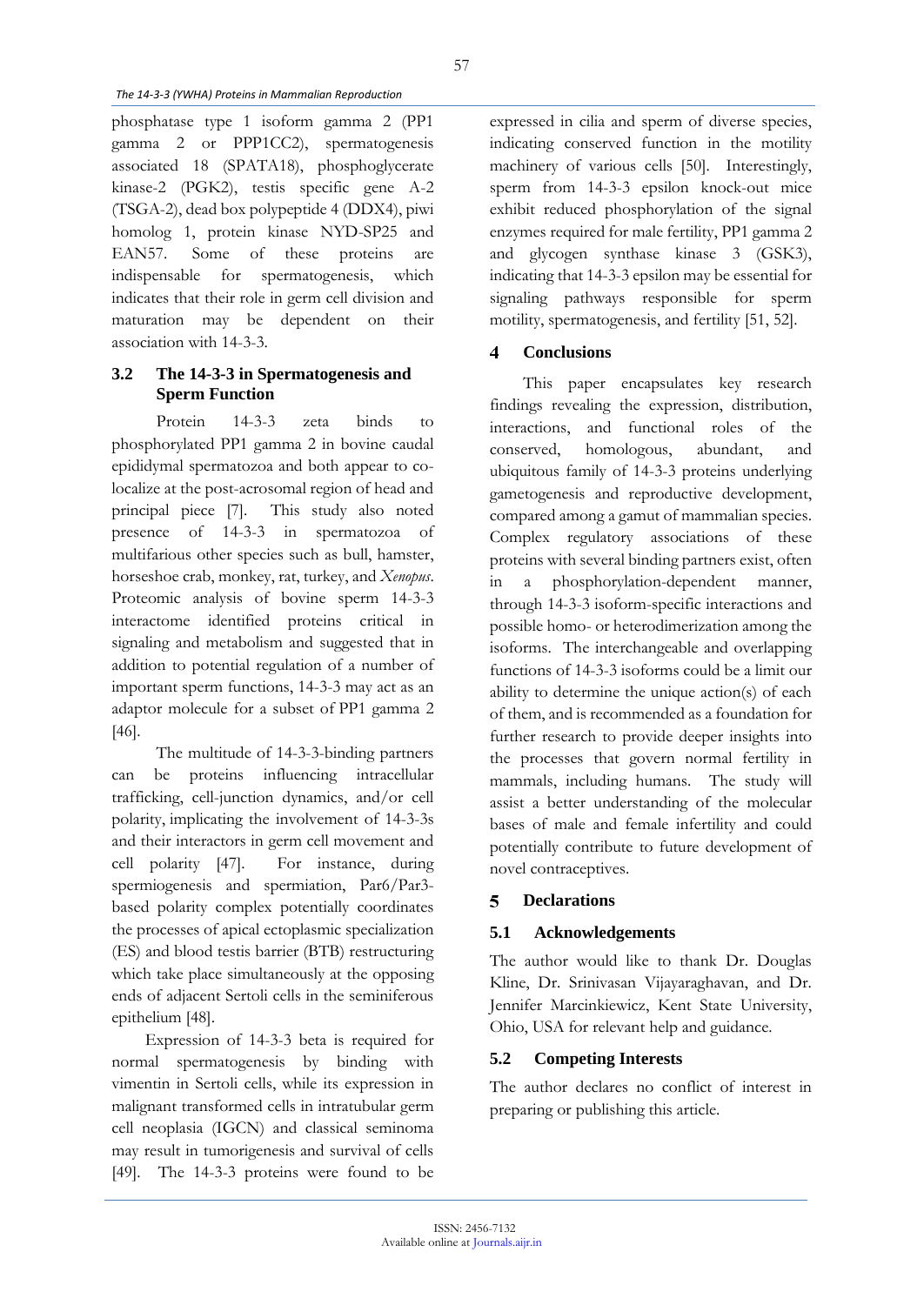#### **How to Cite this Article:**

S. De, "The 14-3-3 (YWHA) Proteins in Mammalian Reproduction", *Int. Ann. Sci.*, vol. 10, no. 1, pp. 52-59, Sep. 2020.

#### **References**

- [1] M. B. Yaffe, "How do 14-3-3 proteins work?-- Gatekeeper phosphorylation and the molecular anvil hypothesis," *FEBS Lett,* vol. 513, no. 1, pp. 53-7, Feb 20 2002.
- [2] S. E. Meek, W. S. Lane, and H. Piwnica-Worms, "Comprehensive proteomic analysis of interphase and mitotic 14-3-3-binding proteins," *J Biol Chem,* vol. 279, no. 31, pp. 32046-54, Jul 30 2004.
- [3] X. Yang *et al.*, "Structural basis for protein-protein interactions in the 14-3-3 protein family," *Proc Natl Acad Sci U S A,* vol. 103, no. 46, pp. 17237-42, Nov 14 2006.
- [4] S. De, "The 14-3-3 (YWHA) Proteins in Signalling and Development of the Fruit Fly, Drosophila melanogaster," *International Annals of Science,* vol. 9, no. 1, pp. 80-85, 2020.
- [5] S. De, J. L. Marcinkiewicz, S. Vijayaraghavan, and D. Kline, "Expression of 14-3-3 protein isoforms in mouse oocytes, eggs and ovarian follicular development," *BMC Res Notes,* vol. 5, p. 57, Jan 23 2012.
- [6] A. A. Eisa *et al.*, "YWHA (14-3-3) protein isoforms and their interactions with CDC25B phosphatase in mouse oogenesis and oocyte maturation," *BMC Developmental Biology,* vol. 19, no. 1, p. 20, 2019/10/22 2019.
- [7] Z. Huang, K. Myers, B. Khatra, and S. Vijayaraghavan, "Protein 14-3-3zeta binds to protein phosphatase PP1gamma2 in bovine epididymal spermatozoa," *Biol Reprod,* vol. 71, no. 1, pp. 177-84, Jul 2004.
- [8] T. Ichimura *et al.*, "Molecular cloning of cDNA coding for brain-specific 14-3-3 protein, a protein kinasedependent activator of tyrosine and tryptophan hydroxylases," *Proc Natl Acad Sci U S A,* vol. 85, no. 19, pp. 7084-8, Oct 1988.
- [9] A. Aitken, S. Howell, D. Jones, J. Madrazo, and Y. Patel, "14-3-3 alpha and delta are the phosphorylated forms of raf-activating 14-3-3 beta and zeta. In vivo stoichiometric phosphorylation in brain at a Ser-Pro-Glu-Lys MOTIF," *J Biol Chem,* vol. 270, no. 11, pp. 5706-9, Mar 17 1995.
- [10] A. Aitken, "Functional specificity in 14-3-3 isoform interactions through dimer formation and phosphorylation. Chromosome location of mammalian isoforms and variants," *Plant Mol Biol,* vol. 50, no. 6, pp. 993-1010, Dec 2002.
- [11] A. K. Gardino, S. J. Smerdon, and M. B. Yaffe, "Structural determinants of 14-3-3 binding specificities and regulation of subcellular localization of 14-3-3 ligand complexes: a comparison of the X-ray crystal structures of all human 14-3-3 isoforms," *Semin Cancer Biol,* vol. 16, no. 3, pp. 173-82, Jun 2006.
- [12] C. M. Cahill *et al.*, "Phosphatidylinositol 3-kinase signaling inhibits DAF-16 DNA binding and function via 14-3-3-dependent and 14-3-3-independent pathways," *J Biol Chem,* vol. 276, no. 16, pp. 13402-10, Apr 20 2001.
- [13] C. Mackintosh, "Dynamic interactions between 14-3-3 proteins and phosphoproteins regulate diverse cellular

processes," *Biochem J,* vol. 381, no. Pt 2, pp. 329-42, Jul 15 2004.

- [14] K. Rittinger *et al.*, "Structural analysis of 14-3-3 phosphopeptide complexes identifies a dual role for the nuclear export signal of 14-3-3 in ligand binding," *Mol Cell,* vol. 4, no. 2, pp. 153-66, Aug 1999.
- [15] S. De, "Protein 14-3-3 (YWHA) isoforms and their roles in regulating mouse oocyte maturation," Kent State University, 2014.
- [16] S. De, J. Marcinkiewicz, and D. Kline, "Expression of 14-3-3 Protein Isoforms in Different Stages of Follicular Development in Adult Mouse Ovaries," *Biology of Reproduction,* vol. 85, no. Suppl\_1, p. 639, 2011.
- [17] S. De and D. Kline, "The importance of 14-3-3 (YWHA) proteins in mammalian reproduction and fertility," Conference Presentation, 29th Annual Graduate Research Symposium, Kent State University 2014.
- [18] S. De, B. F. Villarreal, S. Vijayaraghavan, and D. Kline, "Identification of 14-3-3 Protein Isoforms and their Differential Subcellular Distribution in Mouse Oocytes and Eggs," *Mol Biol Cell* #381 vol. 22, 2011.
- [19] W. Zhang *et al.*, "The role of 14-3-3 proteins in gynecological tumors," *Front Biosci (Landmark Ed),*  vol. 20, pp. 934-45, Jun 1 2015.
- [20] J. Akahira *et al.*, "Decreased expression of 14-3-3 sigma is associated with advanced disease in human epithelial ovarian cancer: its correlation with aberrant DNA methylation," *Clin Cancer Res,* vol. 10, no. 8, pp. 2687- 93, Apr 15 2004.
- [21] H. J. Kim *et al.*, "14-3-3zeta Overexpression is Associated with Poor Prognosis in Ovarian Cancer," *Yonsei Med J,* vol. 59, no. 1, pp. 51-56, Jan 2018.
- [22] D. Peddinti, E. Memili, and S. C. Burgess, "Proteomicsbased systems biology modeling of bovine germinal vesicle stage oocyte and cumulus cell interaction," *PLoS One,* vol. 5, no. 6, p. e11240, Jun 21 2010.
- [23] A. J. Snow, P. Puri, A. Acker-Palmer, T. Bouwmeester, S. Vijayaraghavan, and D. Kline, "Phosphorylationdependent interaction of tyrosine 3 monooxygenase/tryptophan 5-monooxygenase activation protein (YWHA) with PADI6 following oocyte maturation in mice," *Biol Reprod,* vol. 79, no. 2, pp. 337-47, Aug 2008.
- [24] Y. Kohama, M. Saito, M. Yada, and H. Sakurai, "Regulation of the stability and activity of CDC25A and CDC25B by protein phosphatase PP2A and 14-3-3 binding," *Cell Signal,* vol. 54, pp. 10-16, Feb 2019.
- [25] M. Conti *et al.*, "Role of cyclic nucleotide signaling in oocyte maturation," vol. 187, no. 1-2, pp. 153-159, 2002.
- [26] L. M. Mehlmann, T. L. Jones, and L. A. Jaffe, "Meiotic arrest in the mouse follicle maintained by a Gs protein in the oocyte," *Science,* vol. 297, no. 5585, pp. 1343-5, Aug 23 2002.
- [27] L. M. Mehlmann, "Stops and starts in mammalian oocytes: recent advances in understanding the regulation of meiotic arrest and oocyte maturation," *Reproduction,*  vol. 130, no. 6, pp. 791-9, Dec 2005.
- [28] B. C. Duckworth, J. S. Weaver, and J. V. Ruderman, "G2 arrest in Xenopus oocytes depends on phosphorylation of cdc25 by protein kinase A," *Proc Natl Acad Sci U S A,*  vol. 99, no. 26, pp. 16794-9, Dec 24 2002.
- [29] G. Pirino, M. P. Wescott, and P. J. Donovan, "Protein kinase A regulates resumption of meiosis by phosphorylation of Cdc25B in mammalian oocytes," *Cell Cycle,* vol. 8, no. 4, pp. 665-70, Feb 15 2009.